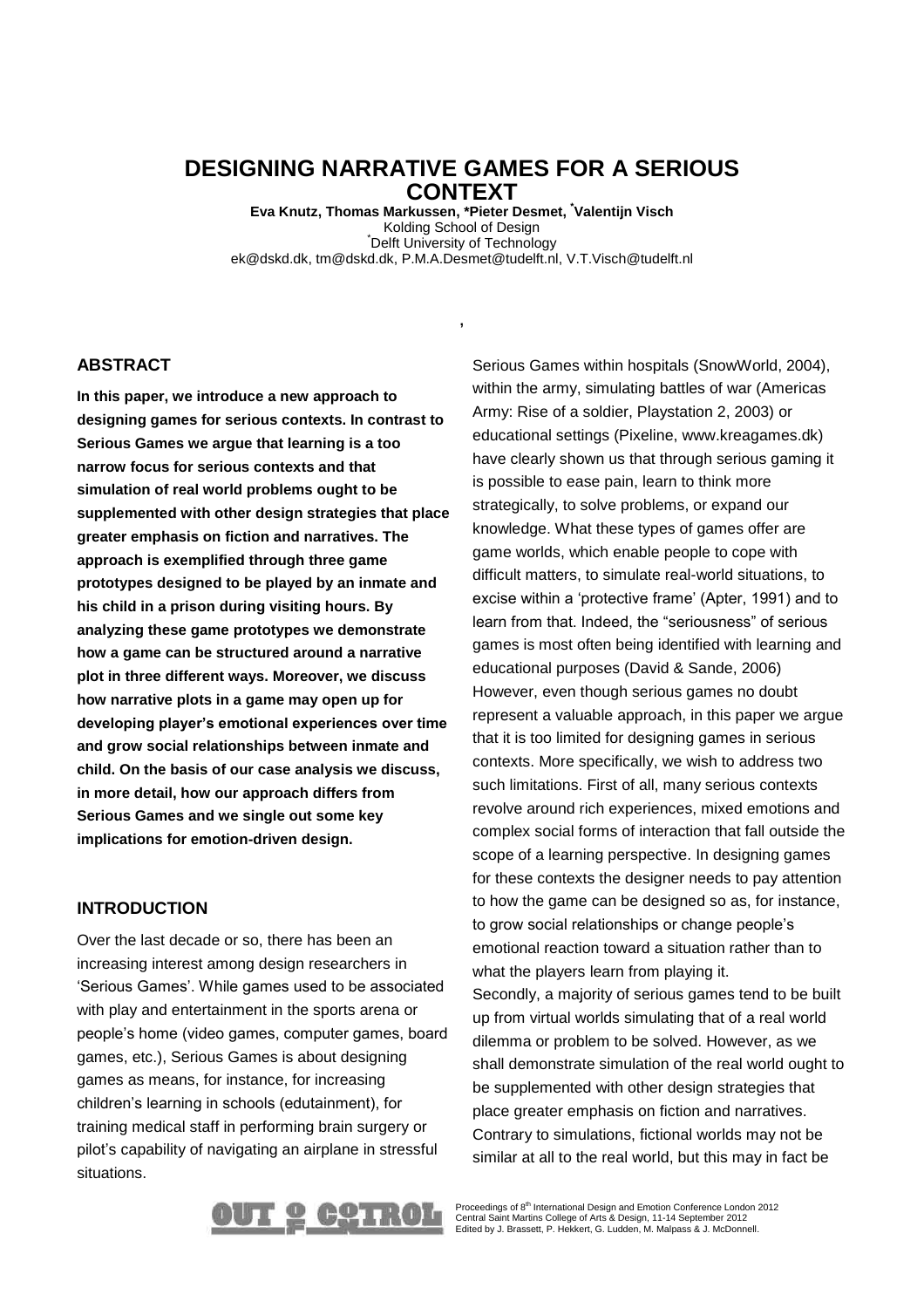the very reason why they offer the players richer possibilities for exploring their own emotions and experiences, for laying a new perspective on social issues or for taking a refreshing and perhaps even humorous look on personal problems. Admittedly, narratives are an essential element in other games genres such as Alternate Reality Games, but the role of fiction and narrative in the design of games for serious contexts remains relatively unexplored. In this paper we introduce a new approach to designing games for serious contexts that is emotiondriven and at the same time place fiction and narratives at its centre stage. To set the scene, we will exemplify our approach by presenting three game prototypes, designed to be played in a prison by an inmate and his or her child during visiting hours. None of these game prototypes had learning as their objective. Rather they were designed to tackle negative emotions and awkward feelings related to visiting situations, motivate children to build a relationship with their absent parent and to include the time between visit and separation as part of the game play.

By analysing these game prototypes we demonstrate how a game can be structured around a narrative plot in three different ways. Moreover, we discuss how these narrative plots in a game may open up for developing player's emotional experiences over time and grow social relationships between inmate and child. On the basis of our case analysis we discuss, in more detail, how our approach differs from Serious Games and we single out some key implications for emotion-driven design.

# **NARRATIVES AND PLOTS AS MATERIAL FOR GAME DESIGN**

In order to see how narrative plots can be a material for game design, a few words of clarification might be required. In the vast literature on narrative theory, one can find various accounts of how to understand what narrative and plot are. Yet, there seem to exist general agreement that narrative and plot can be used interchangeably to designate the same kind of process: An ordered sequence of actions as they take place through time (see e.g. Brooks, 1984; Barthes, 1975; Forster, 2000, among others). However, we can be more precise than that by drawing upon one of the

first treatments on the subject, namely Aristotle's *Poetics* (Aristotle, 1996)

In this book Aristotle claims that all tragedy has a *beginning, middle and an end*. Even though it doesn't count for all sorts of narratives, communicated through all sorts of media, it implies that actions in the form of a plot are organized into a basic temporal structure; it implies a unique process or progress in time: begin, proceed, end.

Apart from time, Aristotle says that a plot is equally defined by a significant change in action (to better or worse) that happens because of a certain necessity. One of his favourite examples is the tragedy Oedipus the King where a dramatic change results when Oedipus discovers that the women he has married - Jocaste – is his own mother. This discovery has fatal consequences as it drives Jocaste to commit suicide and Oedipus to blind himself in despair.

Aristotle even went as far as to speculate on how the plot of a Greek tragedy was able to modulate emotional reactions such as fear and pity in the audience towards the situations experienced by the actors on the stage.

We understand narrative plot in this Aristotelian sense: it is a temporal sequence of actions that has this unique structure of beginning, middle and end, where the course of actions is driven by a certain kind of narrative cause-and-effect logic, and which may promote changes in the emotional reactions of the person experiencing the plot.

These definitions are useful for understanding how narrative plots may figure in the design of games for serious contexts. A game can be structured around a narrative plot in several respects. For instance, the narrative plot may be embedded in the game play itself in the sense that its beginning-middle-end structure is narrowly confined to the interaction between two players while playing the game. Or, the narrative plot may extend beyond the game play to include a longer-lasting game experience. While game play thus refers to the interaction that occurs between the dice, pieces, board and the rules in a game, the game experience is not restricted to the actual play of the game, but refer to how the game might have an effect on the players in the real world. Perhaps by altering their way of thinking or motivating them to change their behaviour or attitude.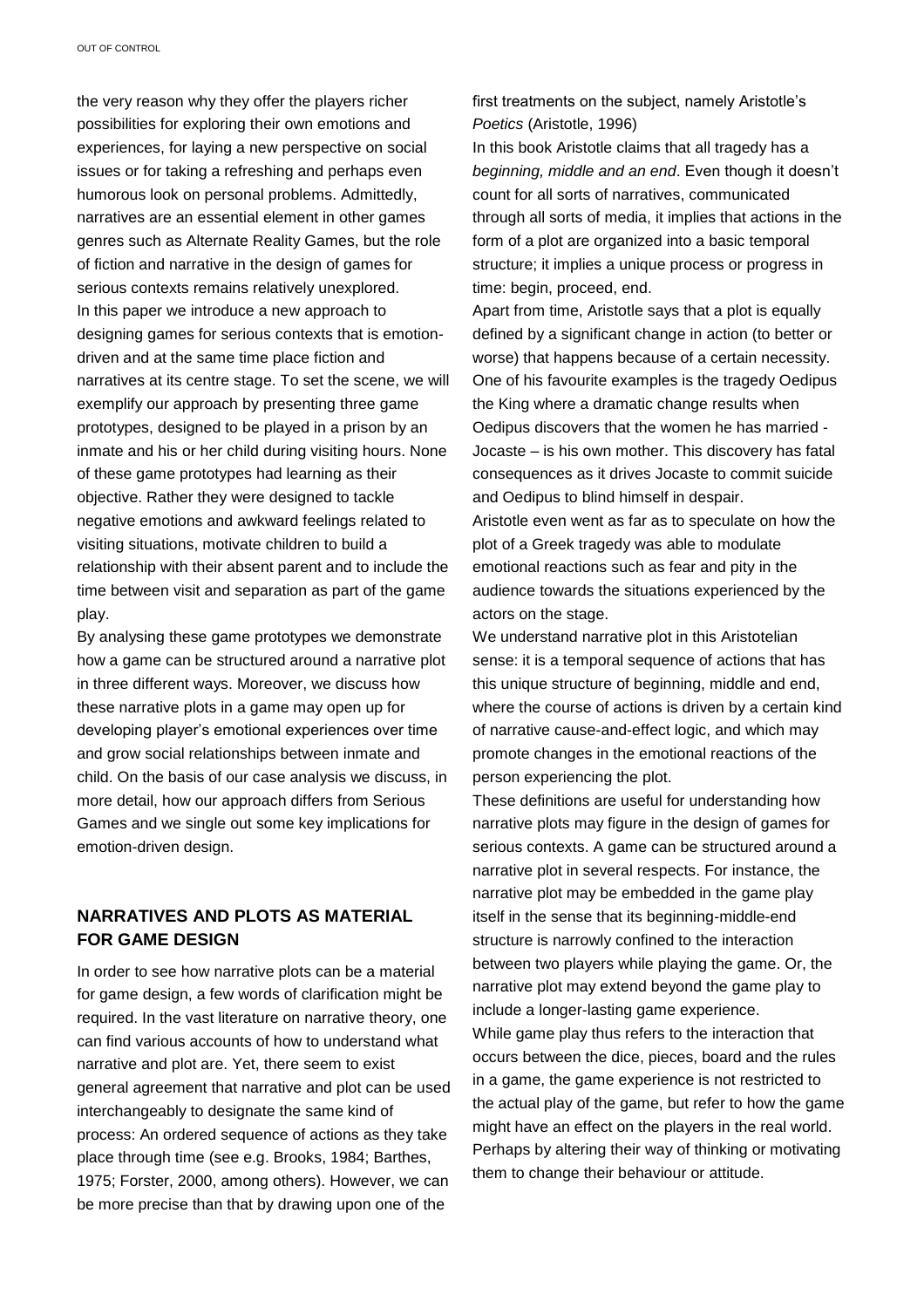The notion of plot may in this way be applied from theory of literature and drama to understand game design, but there are also some crucial differences. Gaming is not about experiencing a plot as it is enacted in a novel or on stage by characters - it's about playing the plot. Compared to drama or the world of film, one can say that in film one "lives with the hero" whereas as in gaming "you are the hero". And the player always plays the leading role: He or she takes a privileged and unique position, from which she creates her own game experience. The player is not any longer an observer (or reader) of a dramatic story - she gets a role assigned in it. And in that way the player transmits her intentions into the game world. The dramatic sequence of action that unfolds in a game occurs as a result of the player's interaction with the game (Juul, 1999, 2005)

# **LEARNING FROM PRISON GAMES**

To investigate how game design can be approached differently and to challenge serious gaming with a new approach to game design, a series of gameworkshops have been set up at Kolding School of Design. This article is using game prototypes developed during a specific research seminar and game workshop that took place in January 2012, entitled "Designing emotions for games and narratives", and which included participants from Delft Technical University, University of Southern Denmark and the Danish Prison and Probation Service. The aim of this workshop was to use the process of making and designing a game as a vehicle for generating new insights into a set of research questions: In what ways can games in serious contexts exploit fiction and narratives? What new potential for working with emotions in game design do narrative plots offer the designer? How can narrative plots act as a frame for growing emotional relationships over time? For this specific purpose, a group of design students were instructed to work on a design case:

*Design a "prison" game, to be played by a prisoner and his/her son or daughter during visiting hours"* The reason for choosing this particular design case was to make a playful experience out of a serious context (being in prison) forcing the design students to work with mixed emotions and dilemmas related to the player's everyday situation, e.g. deprivation of freedom, obeying the rules/breaking the rules, role models, upbringing, and the challenge of maintaining an intimate relationship with family-members on the other side of the prison walls.

In order to facilitate concept development the workshop participants were presented with the following model representing four elements essential



for designing games for serious contexts:

*Fig. 1: Model for working with gaming from an emotion-driven and narrative perspective Knutz 2011.*

On the basis of this model, the students were asked to deal with the following questions and aspects of gaming:

> *- Who are the two players you are designing for? (age, gender, sort of crime, time in prison, family relation, etc.) - What is the intended effect of the game design on the two players? (What does the game-designer want the players to feel, go through, and experience?) - What kind of Game Play must be*

*applied in order to achieve the intended effect?*

*- What kind of Game World should the game consist of in order to achieve the intended effect? (theme, plot, fictitious characters involved)*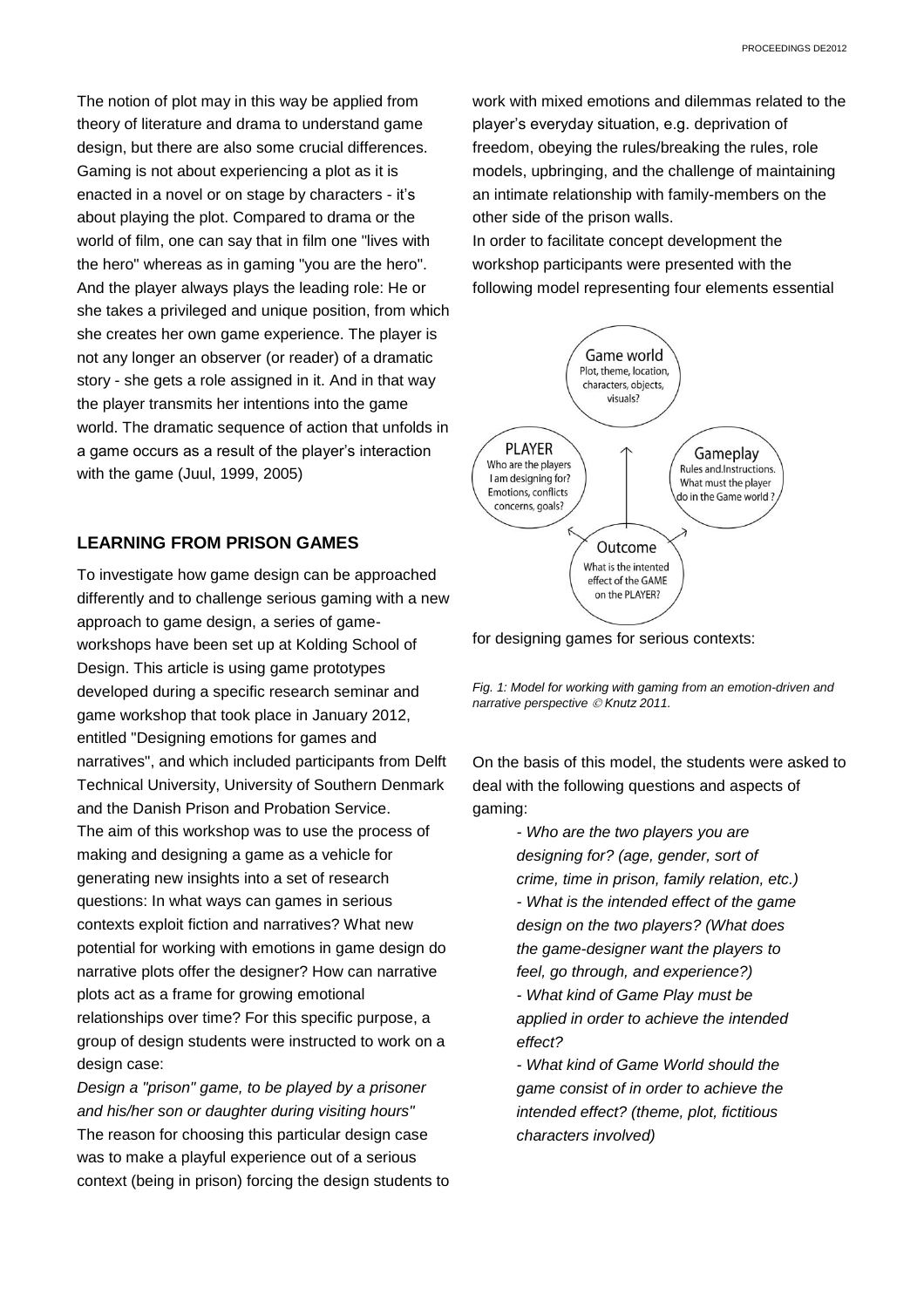The game prototypes chosen for this article are chosen because they all deal with:

a) Changing the awkwardness of the situation (having to see your father in a specific hour, at a specific day, in a specific room)

b) Facilitating a dialogue between parent and child; and

c) Using gaming as a "motivator" for the children, so that the children will keep on visiting their parent in prison.

In the following we are using the three game prototypes to explain three ways in which a game can be designed around a narrative plot so as to frame the emotional and temporal space between the visit (when the game is being played), the time in between (when parent and child are separated) and the revisit (when the game is being played again).

The sequence "Visit - Separation - Revisit" is our emotional and temporal space, in which the game experience is taking place. It is also within this space that the "Game World" and the Plot is being created. In that way, the three game prototypes we have chosen for this article exemplify the potential that narrative plots has to offer game design.

### *GAME PROTOTYPE 1: "DAD'S ESCAPE"*

"Dad's Escape" is a game that has two characters: a prisoner and a prison guard, moving around, inside and out side a fictitious cell (lego blocks) on a pad made out of black and grey circles (fig. 3a, 3d). The prisoner (large ball) tries to "escape" by landing on a grey circle whereas the guard (little ball) is setting up traps. The two players are free to choose who must acts as whom.

The game starts out with that the two players (here: father and daughter) must discuss the events of the past week. From these daily-life experiences, "elements cards" (fig. 3b) are being created, with objects that symbolize things that have been happening at home (child) or in the prison (father). The father might draw a mobile telephone, a book or a his lunch box because these objects were part of his week - where as the daughter might draw a doll, or a kitchen knife, because of they were part of her week (e.g. the experience of playing with her girlfriend at home or cooking with her mother).









*Fig. 3a,3b,3c,3d: Prototyping "Dad's Escape"* In the beginning of the game the "prisoner" starts out with being inside the cell (Fig.3c). If the "prisoner" lands on a grey circle, he can make an "escape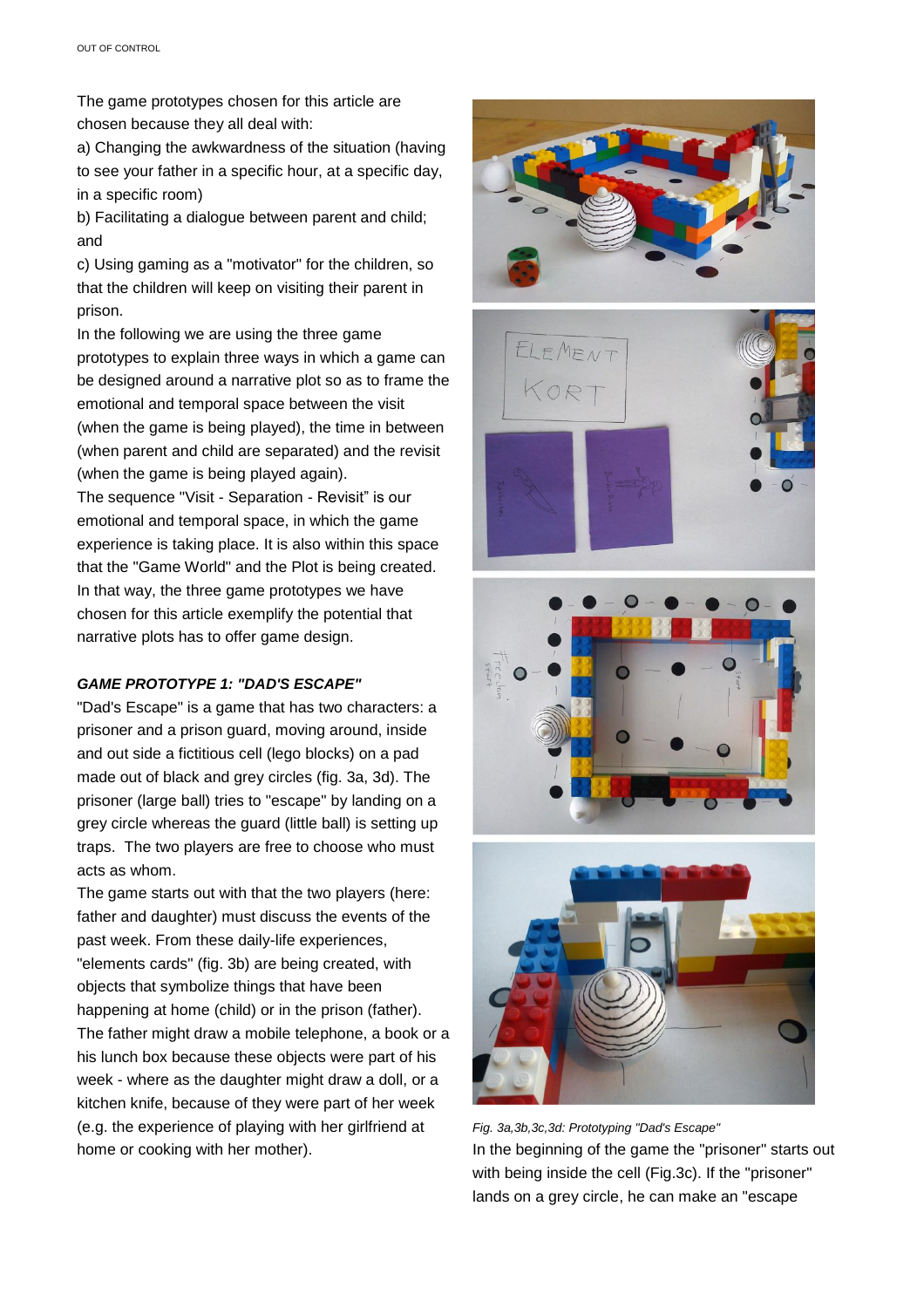attempt" by combining the element cards to an "imaginary escape attempt" that he must explain to the other player. A two-colour die (Fig.3a) decides if this attempt is successful (green= he is out of the cell) or not (red  $=$  he will stay in the cell).

In the same line of thoughts the "guard" must use the "element-cards" to make traps for the prisoner - and again the dice will decide if the trap-attempt is successful (sending him back into the cell) or not. If the prisoner lands on the spot "freedom" (fig.3d) he has escaped the prison for good, and the game is over.

The "element-cards" have a double function; they say something about the real world of the players (when they are separated from one another) but they also acts as props in a fictive game world (when they play the game during the visiting hours); here the "element cards" can be combined and turned into imaginary attempts, to either escape or prevent somebody from escaping.

The game has only one plot (the escape), but the experiences from the real world (e.g. certain telephone call, a certain smelly lunch box) feeds the plot-pattern by combining these and turning them into certain events, actions or sub-plots within the game world, that supports "the escape" (the goal of the "prisoner)" - or prevent it from happening (the goal of the "guard").

Based on this, we can draw the following diagram, back tracking the role of the plot in a circular sequence called "Visit - Separation - Revisit"



*Fig.4: Plot (broken lines) in relation to the sequence "Visit - Separation - Revisit" in "Dad's Escape*

Figure 4 illustrates how the plot (broken lines) is activated in the sequence "Visit - Separation - Revisit", between the Game World (taking place during the visit) and the Real World of the two players; here the parent relates to Real World of the prison whereas and child relates to the Real World outside the prison walls.

From this sketch we can see that the plot in the game (being played during the visit) does not change in its basic form; it will always be focused on the "escape". But the plot can be combined in many ways, using elements cards that draw upon different experiences taken from the real world (when child and parents lives separately). The amount of "element cards" will slowly grow from every visit and parent and child will "grow" more experiences together; experiences that they can use to feed their plot with.

#### *GAME PROTOTYPE 2: THE "MONSTER BOX"*

"Monster box" is a game-engine, where all the tools needed to perform the game (story-book, game elements, drawing paper, rules etc.) is in a box called the "Monster Box". The drawing below (Fig. 5a) illustrates the process:

At their first meeting (visit in prison) dad reads up a story (about monsters) for the child. While dad reads the story, the child draws monsters. When the meeting is over dad will get the child's drawings (Fig. 5b). While they are apart, dad will prepare a game, based on the monster-drawings (using the Monster Box as a toolbox for assisting his game design) - and the child will draw more monsters at home (using the Monster Box as a toolbox for assisting his drawings). When they meet again, dad will have a new game ready and the child will have new drawings ready and so the game continues with a new story, and new plot-pattern, from the monster box.

The aim of Monster Box is to make a game-engine that entangles child and parent in a fictional world that can motivate them to meet again - under such uncomfortable circumstances as a prison visit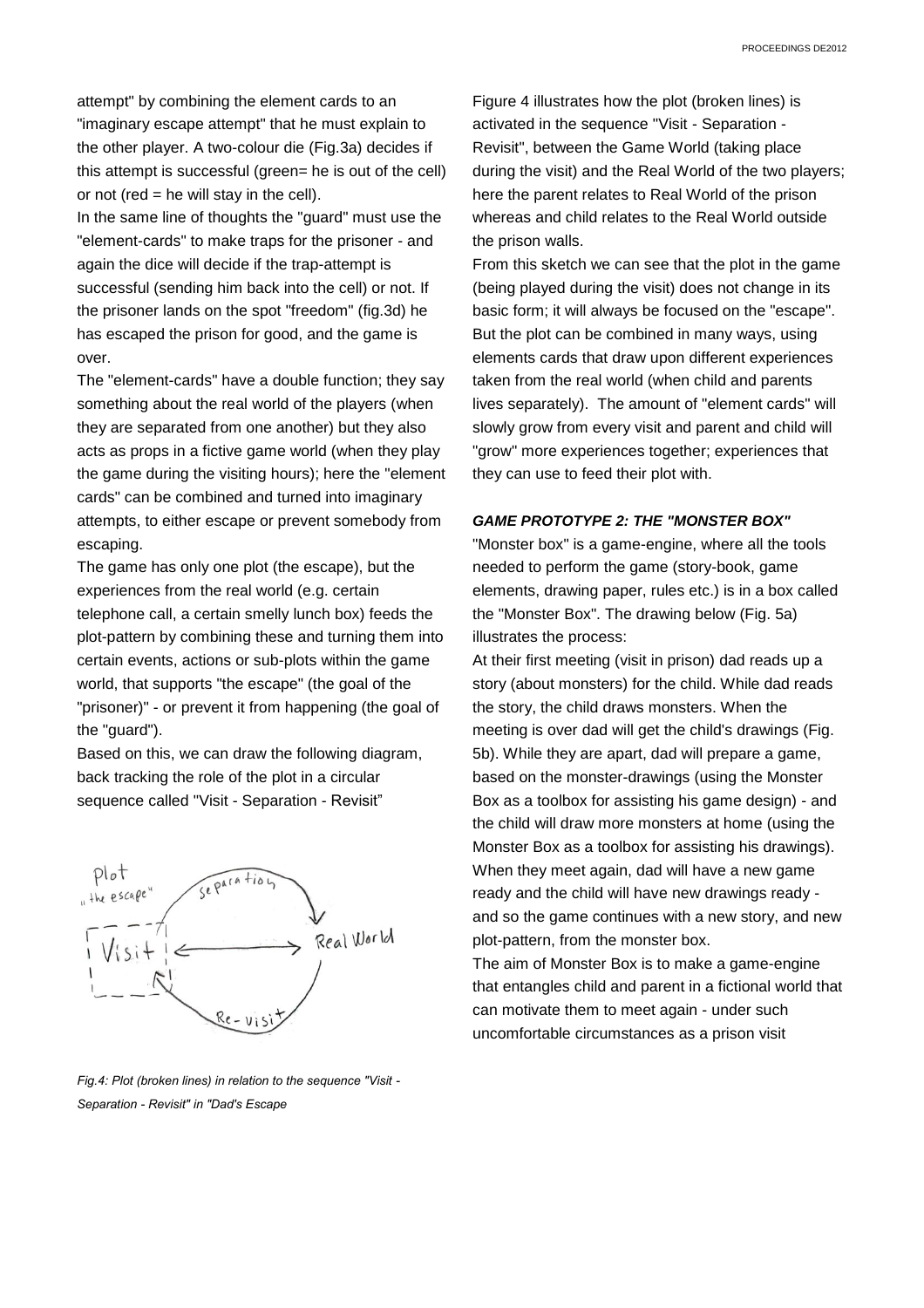

*Fig. 5a: Illustrates the process of the game "Monster box"*



*Fig. 5b: Illustrates a drawing from "Monster box".*

"Monster Box" differs from "Dad's Escape" in having not only one plot, but several ones. In fact, Monster Box is a plot machine more than anything else. The plots that the Monster Box is producing, consist of many different plots and subplots (e.g "Revenge",

"Revolt" or "Enigma") and can be incorporated in many types of story genres (Fairytales, Science Fiction, Horror, Romantic Knight Tales, etc) - which again can be merged into different types of games (board games, card games, puzzles ect.) depending on the visualizations produced by the child - and the game plays made up by the parent (using the Monster Box as a toolbox).

Parent and child can chose an entirely new approach (plot and genre) after every story/game round (of visit and revisit) - or they can choose to stay in the same plot (e.g. "Revenge") and simply just add more characters and more sub-plots

The role of the plot in the sequence "Visit - Separation - Revisit" in relation to the Monster Box will look like this:



*Fig.6: Plot in relation to the sequence "Visit - Separation - Revisit" in Monster Box*

Figure 6 illustrates, that in Monster Box the plot in the game will always change form and adapt to the story, drawings and the game play, that the two players involves themselves in; during the visit as well as in the period of separation. In that way the plot is activated in the Real World as well as in the Fictional World.

The Monster Box functions as an explanatory steering tool for incorporating a plot, and constructing a narrative, useful for gaming. In doing so, the Monster Box enables the two players to be in a constant visual, playful dialogue with one another; a dialogue that prepares them - and motivates them to meet again.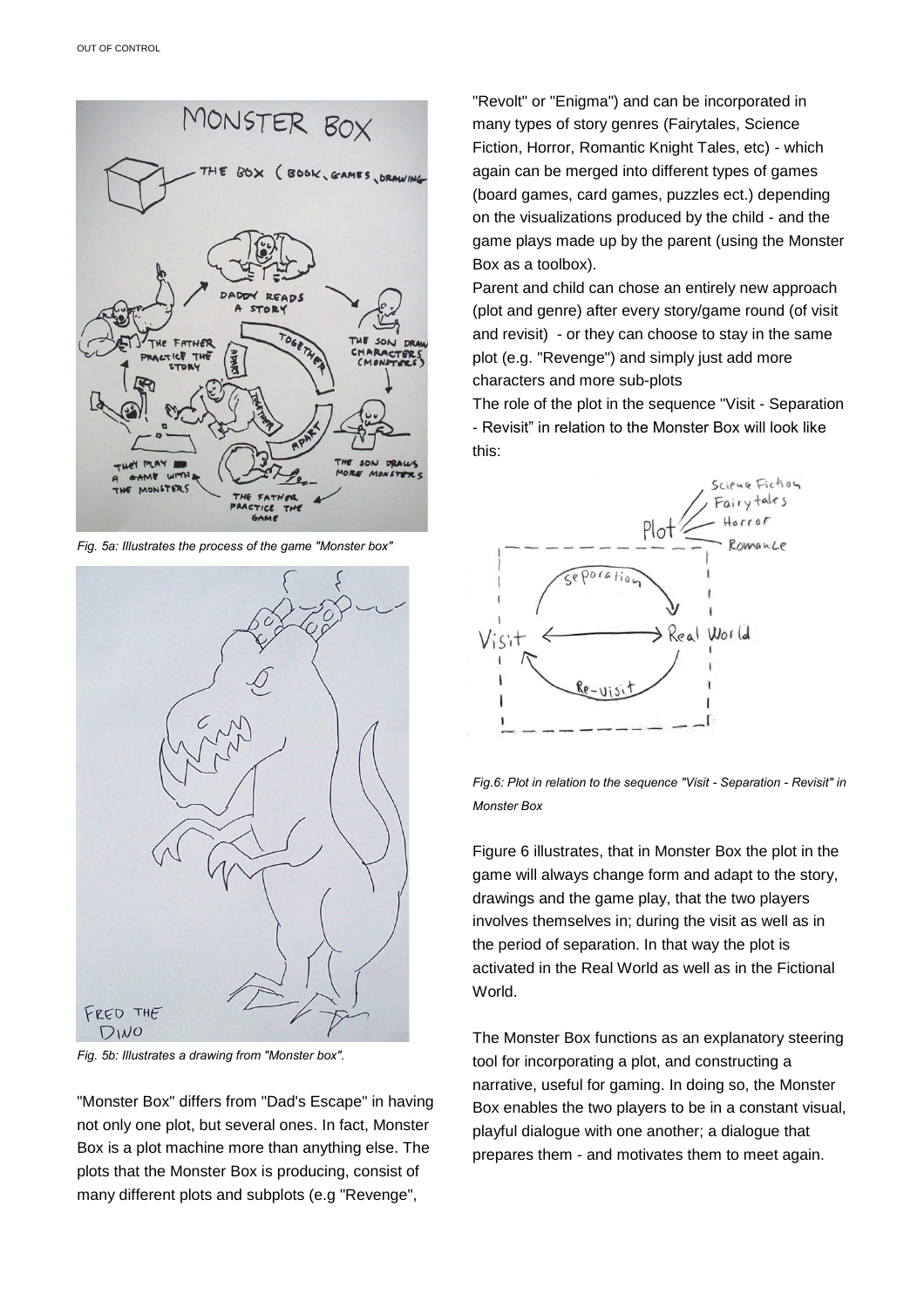### *GAME PROTOTYPE 3: "SHOW YOUR DAY"*

"Show your day" is similar to the previous two games in seeking to facilitate a dialogue between parent and child.

The game consist of a set of instructions in how to build the bricks (fig.7a), a game board (fig.7b), activity cards (fig.7b), 2 stacks of photos (fig.7c, 7d) and a timer (fig. 7b)



*Fig. 7a: Prototyping "Show your day"*



*Fig. 7b: Prototyping "Show your day"*



*Fig. 7c: Prototyping "Show your day"*



*Fig. 7d: Prototyping "Show your day"*

"Show your day" is a game that the two players must build them selves by making their own bricks (fig. 8) and by taking photos of their daily environment. The two players, (in this case father and son) must take at east 5 photos between every game session (when separated from one another). These photos form the core of "Show your day" and can be seen as "windows" that give the child a view into the inside of the prison world (snapshots taken trough the fathers eyes) - or give the father a view into the world of his son (seen trough the child's eyes).

These photos are interesting in several ways. First of all in relation to the game play itself, which is basically about guessing "the story behind each-others pictures", combined with certain tasks (from the selfmade activity cards).

Guessing "the story behind the pictures" deals with the fictional world as well as the real world. For instance, the father might be guessing that the reason the child brought the classroom-picture (Fig. 7d) into the game, is because one of the girls in his class is acting as teacher and that was a funny situation. The child might react to that by telling that the real reason for taking the picture is that he and the girl (acting as teacher) is in love.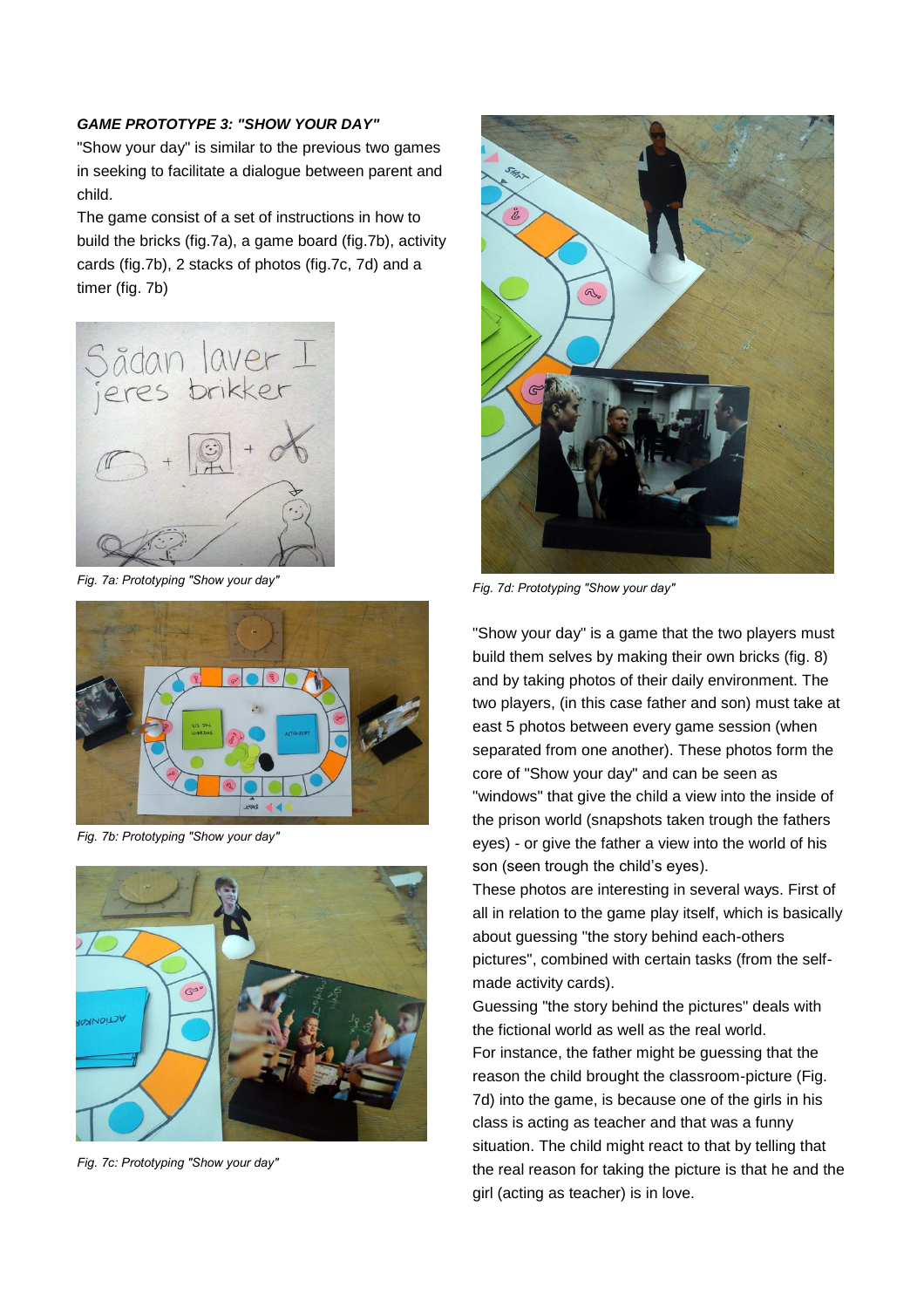Seen from the child's perspective, the child might guess that the father took the photo of the angrylooking prisoner (fig. 7b) because he had an argument with the guard. The father might agree on that, and they will have a dialog about these events, as they go along in the game. Whether these stories are true or not, is not important. What is important is that the two players bring in real-life pictures into the game world and talk about these from a fictional or none-fictional point of view.

These photos might or might not activate a plot: The player could choose to explain the picture (tell the story) as any series of events happening to one person. That means it's a story without a plot. Or, the player could tell a story shaped and arranged to show connections, relations, cause and effects. This to communicate that there are emotions at play in a specific form. That means there is a plot connected to the photo. A sketch illustrating this must look like this:



*Fig.8: Plot in relation to the sequence "Visit - Separation - Revisit" in "Show your day"*

Figure 8 indicates that the role of the plot in "Show your day" is not fixed (as in "Dad's Escape") or multicombinable (as in "Monster Box"); it is simply there or it is not there. It depends on what pictures are being brought into the game - and how the players choose to "tell about the picture" they took. In doing so, the plot becomes self-generated by the players and is not pre-defined by the game. So it is a fragile plot - and if it takes place, it is rooted directly in the everyday experiences of the two players.

#### **DISCUSSION**

How is our approach different from serious gaming? As mentioned in the introduction, serious games are often dealing with learning and with training through (computer based) simulation.

What all three games have in common is that they are not dealing with learning, but rather with growing social relationship over time; either by depending on players input into the game, like for instance photos ("Show your day"), drawings ("Monster box") or self made cards ("Dad's Escape"), or by changing the other players emotional reaction towards a serious situation. This is done in "Dad's Escape" when negative emotions (connected to deprivation of freedom) is the theme of the game; here imprisonment becomes the subject of the game, but it is turned into a humorous situation, where one of the players prevent the other player from escaping from prison.

Through such a game play the player can put new perspectives on identity: "Dad's escape" thus allows the child player to step into the state of a prisoner - or to play the role of the father's antagonist (the prison guard). The father on the other hand can step out of his role as "inmate" by taking the role as prison guard. Clearly, the intention of the game designer is not that escaping from prison is something that the father should attempt to do or the child should praise. The two players of "Dad's Escape" know the father cannot escape, but they imagine he could - and they are having fun in trying! While creating the element card they get an opportunity to talk about experiences related to their separate worlds. In so doing, they grow social relationship and mutual understanding while playing. And this is the underlying intention of the game designer.

Another aspect that separates the three game prototypes from traditional serious games is that they are not dealing with simulation. Rather they deal with the real world on a fictive level. This is especially the case in "show your day". Here the pictures taken by the two players do not simulate the world of a prisoner or that of a child. It merely offers a new perspective on social issues (with being in prison - or living without a dad) by letting the two players guess each others worlds and allow a fictive look on personal problems or concerns. Fiction (rather than simulation) in these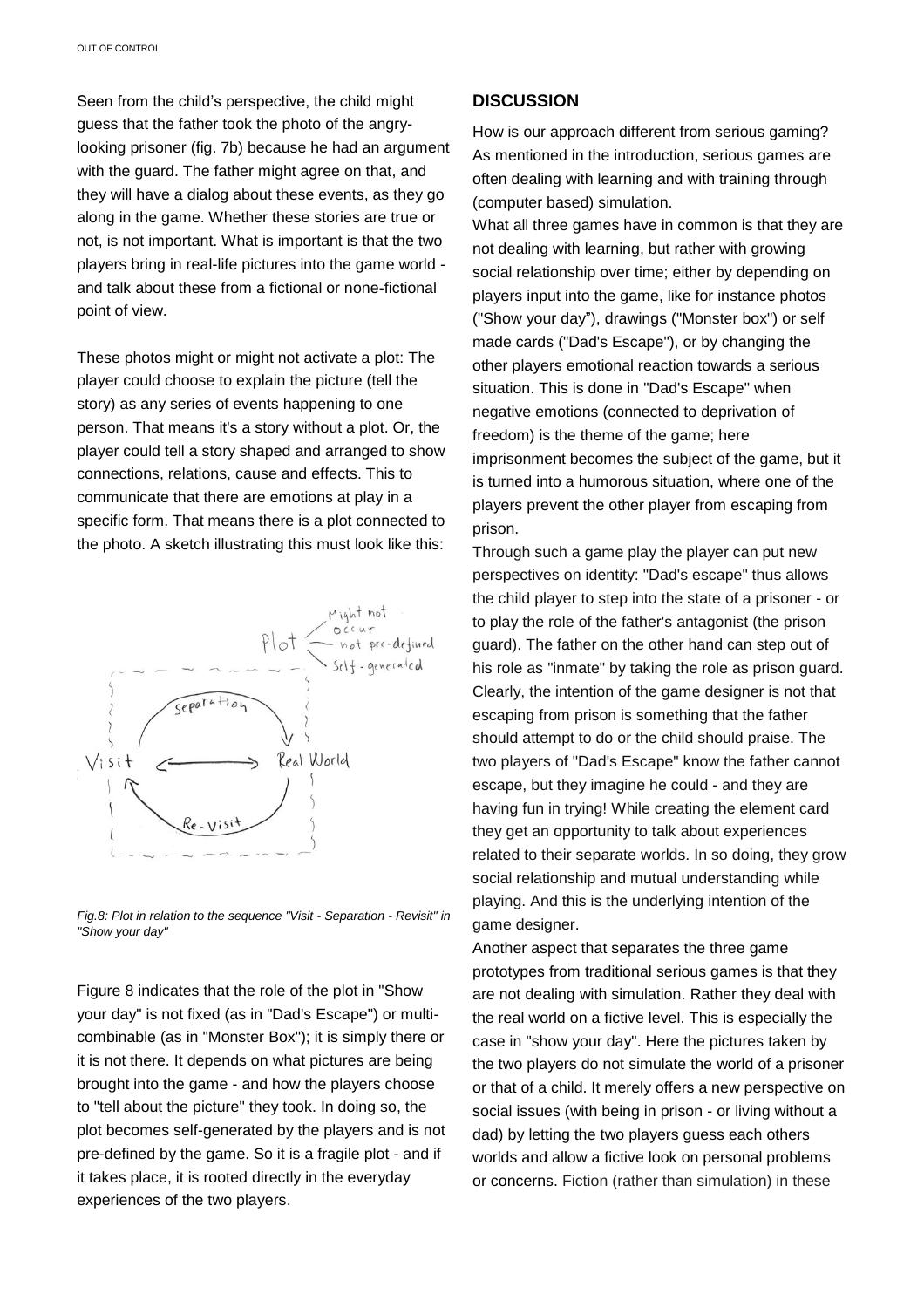three projects becomes a frame for integrating everyday experiences into the game play. The notion of time is of great importance in all three games. The game-experience is not limited to the time of playing, like many screen-based computer games are. These new games extend beyond the game itself, to include the whole experience of playing the game: during the visit, when being separated and when returning to play the game again. This is especially present in Monster Box that enables the two players to be in a constant visual, playful, experimental dialogue with one another, even though they are absent from each other.

Besides indicating the way for a new approach to designing games in serious contexts, the game prototypes we have been delving into also point towards some implications for an emotion-driven approach to design. First, while theories of emotions offer exhaustive frameworks for describing how products are able to elicit emotions (Desmet 2002; McDonagh, 2004; Norman, 2004) the questions as to how such emotions and experiences may change and evolve over time has only received little attention. By examining the game prototypes, we have indicated how narrative plots in a game offer opportunities for people to evolve emotional relationship over time through gaming. In the same register, models for understanding emotion's evolution over time are developed in another paper by by Knutz (2012) focusing on game experience and by Markussen, Ozcan and Cila (2012) focusing on product experience.

Secondly, emotion driven approaches to design have a tendency to focus too narrowly on the user's felt and sensed emotions, while the question of what people may get out of experimenting with imaginative experiences of emotion through game and fiction is left largely unaddressed. Our approach is premised on the assumption that design strategies ought to place greater emphasis on fictional emotions and their value for product use even in serious contexts. Thus, in another work we have demonstrated that children can communicate valuable information about their felt emotions through how they play out fictional emotions in a game (Knutz & Markussen, 2010; Knutz, 2012). Thirdly, knowledge of subjective well-being can be in hand in order to explore strategies for future applications of narrative games in serious contexts.

Subjective well-being differs from traditional emotiondriven approaches because it calls for broadening the focus to include long-lasting existential and emotional states.

The games presented in this paper focus on the social relationships between players. By stimulating players to invest in their meaningful relationships, these games can potentially contribute to the subjective well-being (or happiness) of the people playing the game. Positive psychologists like Seligman (2011) have shown that investing in meaningful relationships is a key strategy to becoming a happier person. This illustrates an interesting aspect of the approach: by extending the possibilities from learning or training to other types of interactions and behavior, it opens new possibilities to design for subjective well-being. Designing activities that are meaningful has been shown fruitful for happiness-driven design intentions (Desmet, 2011). This opportunity comes with the challenge of identifying or selecting fruitful purposes given a particular serious context. Here knowledge of conditions for happiness that has been published in the Positive Psychology domain can be of use. For example, Lyubomirsky (2007) formulated 12 strategies to change behavior in order to increase happiness. We believe it to be interesting to explore how these and other kinds of strategies can inspire future applications of narrative games in serious contexts.

Fourthly, a designerly and artistic approach to gameprototyping enables the designer to explore new purposes for gaming This is a possibility but also a challenge, because how to identify fruitful purposes given a particular serious context? We believe that in terms of identifying fruitful purposes, game prototyping offers a rich number of unexplored methods and techniques (e.g. experimentation, game play prototyping or exploring the notion of fiction). With these methods, the designer starts exploring purposes before settling on medium and techniques.

# **CONCLUSION**

In this paper we have been examining three ways in which a narrative plot can be designed to frame a game in a serious context. Moreover, we have looked into how items and experiences from real-world